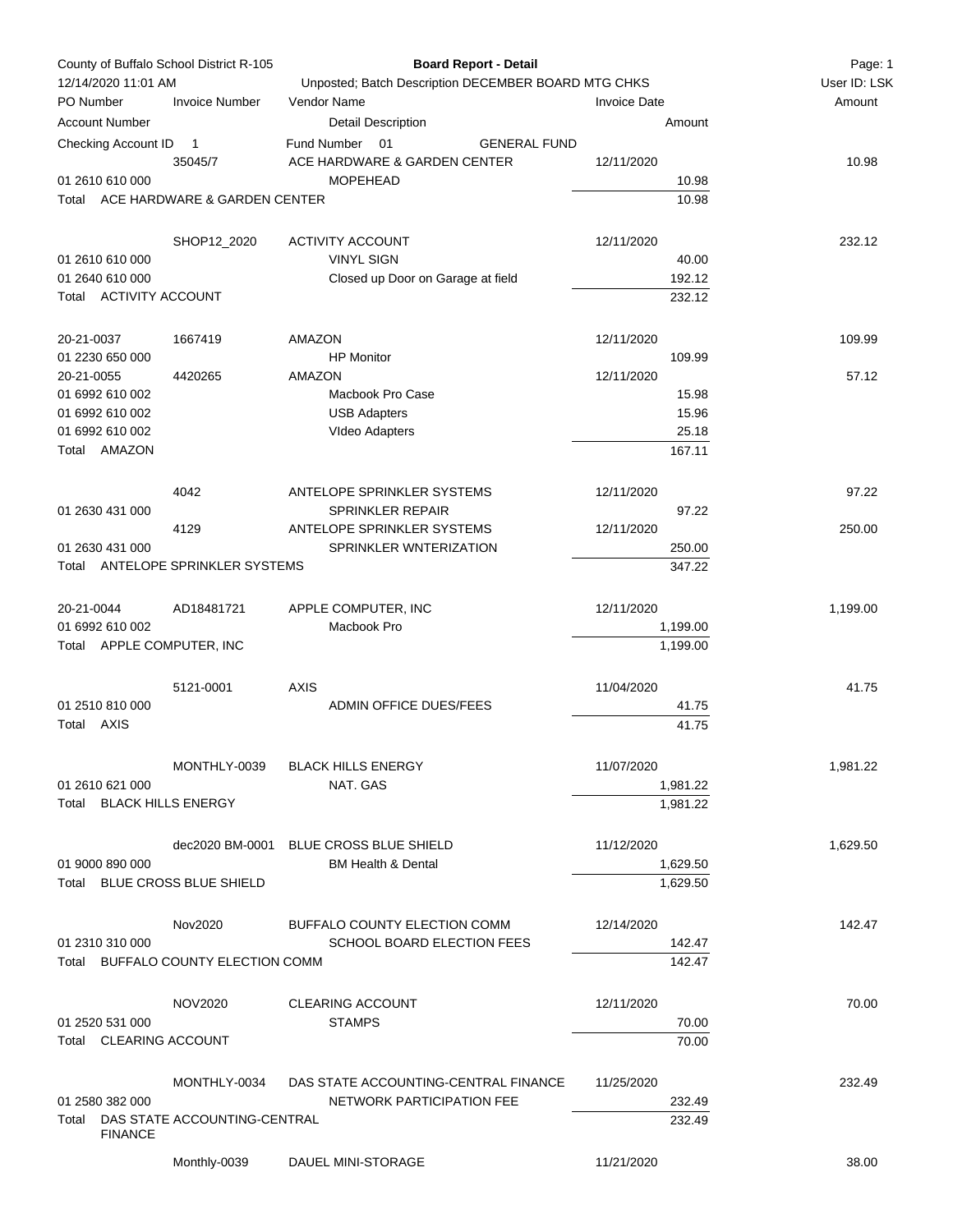| County of Buffalo School District R-105 |                              | <b>Board Report - Detail</b>                         |                     | Page: 2      |
|-----------------------------------------|------------------------------|------------------------------------------------------|---------------------|--------------|
| 12/14/2020 11:01 AM                     |                              | Unposted; Batch Description DECEMBER BOARD MTG CHKS  |                     | User ID: LSK |
| PO Number                               | <b>Invoice Number</b>        | Vendor Name                                          | <b>Invoice Date</b> | Amount       |
| <b>Account Number</b>                   |                              | <b>Detail Description</b>                            | Amount              |              |
| 01 2610 733 000                         |                              | <b>STORAGE</b>                                       | 38.00               |              |
| Total DAUEL MINI-STORAGE                |                              |                                                      | 38.00               |              |
|                                         | MONTHLY-0039                 | <b>DCPPD</b>                                         | 11/21/2020          | 4,023.05     |
| 01 2610 621 000 002                     |                              | <b>ELECTRICITY</b>                                   | 3,832.11            |              |
| 01 2610 621 000 002                     |                              | ballfield                                            | 52.33               |              |
| 01 2610 621 000 002                     |                              | concessions                                          | 52.58               |              |
| 01 2610 621 000 002                     |                              | park lot                                             | 86.03               |              |
| Total DCPPD                             |                              |                                                      | 4,023.05            |              |
| 01 2610 610 000                         | 8082274-1                    | <b>EAKES OFFICE SOLUTIONS</b><br><b>DISINFECTANT</b> | 12/11/2020<br>89.52 | 89.52        |
|                                         | 8143093-0                    | EAKES OFFICE SOLUTIONS                               | 12/11/2020          | 62.36        |
| 01 2610 610 000                         |                              | AIR FRESH & BLEACH                                   | 62.36               |              |
|                                         | 8149617-0                    | EAKES OFFICE SOLUTIONS                               | 12/11/2020          | 169.70       |
| 01 2610 610 000                         |                              | SANITIZER, PAPER TOWELS                              | 169.70              |              |
|                                         | 8155600-0                    | <b>EAKES OFFICE SOLUTIONS</b>                        | 12/11/2020          | 182.72       |
| 01 2610 610 000                         |                              | <b>CLEANING SUPPLIES &amp; GLOVES</b>                | 182.72              |              |
|                                         | INV244241                    | EAKES OFFICE SOLUTIONS                               | 12/11/2020          | 1,761.95     |
| 01 2610 610 000                         |                              | COPIES FOR THE QUARTER                               | 1,761.95            |              |
|                                         | Total EAKES OFFICE SOLUTIONS |                                                      | 2,266.25            |              |
|                                         | Nov20-0001                   | <b>ESU 10</b>                                        | 11/06/2020          | 25,880.28    |
| 01 2213 330 000                         |                              | <b>TEACHER TRAININGS</b>                             | 0.00                |              |
| 01 1200 591 001                         |                              | <b>VOC EVALS</b>                                     | 419.25              |              |
| 01 3535 610 000                         |                              | ANNUAL FEE                                           | 0.00                |              |
| 01 2230 591 000                         |                              | <b>ESU Technology FEES</b>                           | 0.00                |              |
| 01 6408 591 002                         |                              | SPED SUPER B-2 IDEA                                  | 217.29              |              |
| 01 6408 591 002                         |                              | OT B-2 IDEA                                          | 241.99              |              |
| 01 6408 591 002                         |                              | PSYCH 3-4 IDEA                                       | 616.33              |              |
| 01 6408 591 002                         |                              | <b>PSYCH B-2 IDEA</b>                                | 616.33              |              |
| 01 6408 591 002                         |                              | PT 3-4 IDEA                                          | 89.05               |              |
| 01 6408 591 002                         |                              | PT B-2 IDEA                                          | 89.05               |              |
| 01 6408 591 002                         |                              | SPED SUPER 3-4 IDEA                                  | 217.29              |              |
| 01 3535 610 000                         |                              | Annual HAL fee                                       | 0.00                |              |
| 01 6408 591 002                         |                              | Speech 3-4 IDEA                                      | 834.72              |              |
| 01 6408 591 002                         |                              | SPEECH B-2 IDEA                                      | 238.49              |              |
| 01 6408 591 002                         |                              | AUDIO 3-4 IDEA                                       | 15.57               |              |
| 01 6408 591 002                         |                              | AUDIO B-2 IDEA                                       | 15.57               |              |
| 01 6408 591 002                         |                              | OT 3-4 IDEA                                          | 241.99              |              |
| 01 2151 591 001                         |                              | AUDIO SA SEC                                         | 62.29               |              |
| 01 2151 591 002                         |                              | <b>AUDIO SA ELEM</b>                                 | 62.29               |              |
| 01 2152 591 002                         |                              | AUDIO 3-5                                            | 0.00                |              |
| 01 2153 591 002                         |                              | <b>AUDIO B-2</b>                                     | 0.00                |              |
| 01 2230 432 000                         |                              | Computer repair                                      | 0.00                |              |
| 01 2190 610 001                         |                              | quiz bowl meals                                      | 0.00                |              |
| 01 2181 591 001                         |                              | VISION SA SEC                                        | 624.61              |              |
| 01 2181 591 002                         |                              | VISION SA ELEM                                       | 0.00                |              |
| 01 2141 591 001                         |                              | PSYCH SA SEC                                         | 2,465.34            |              |
| 01 2141 591 002                         |                              | PSYCH SA ELEM                                        | 2,465.34            |              |
| 01 2142 591 002                         |                              | PSYCH 3-5                                            | 0.00                |              |
|                                         |                              | PSYCH 0-2                                            | 0.00                |              |
| 01 2143 591 002                         |                              |                                                      |                     |              |
| 01 2162 591 002                         |                              | OT 3-5                                               | 0.00                |              |
| 01 2163 591 002                         |                              | OT B-2                                               | 0.00                |              |
| 01 2151 591 001                         |                              | SPEECH SA SEC                                        | 4,531.36            |              |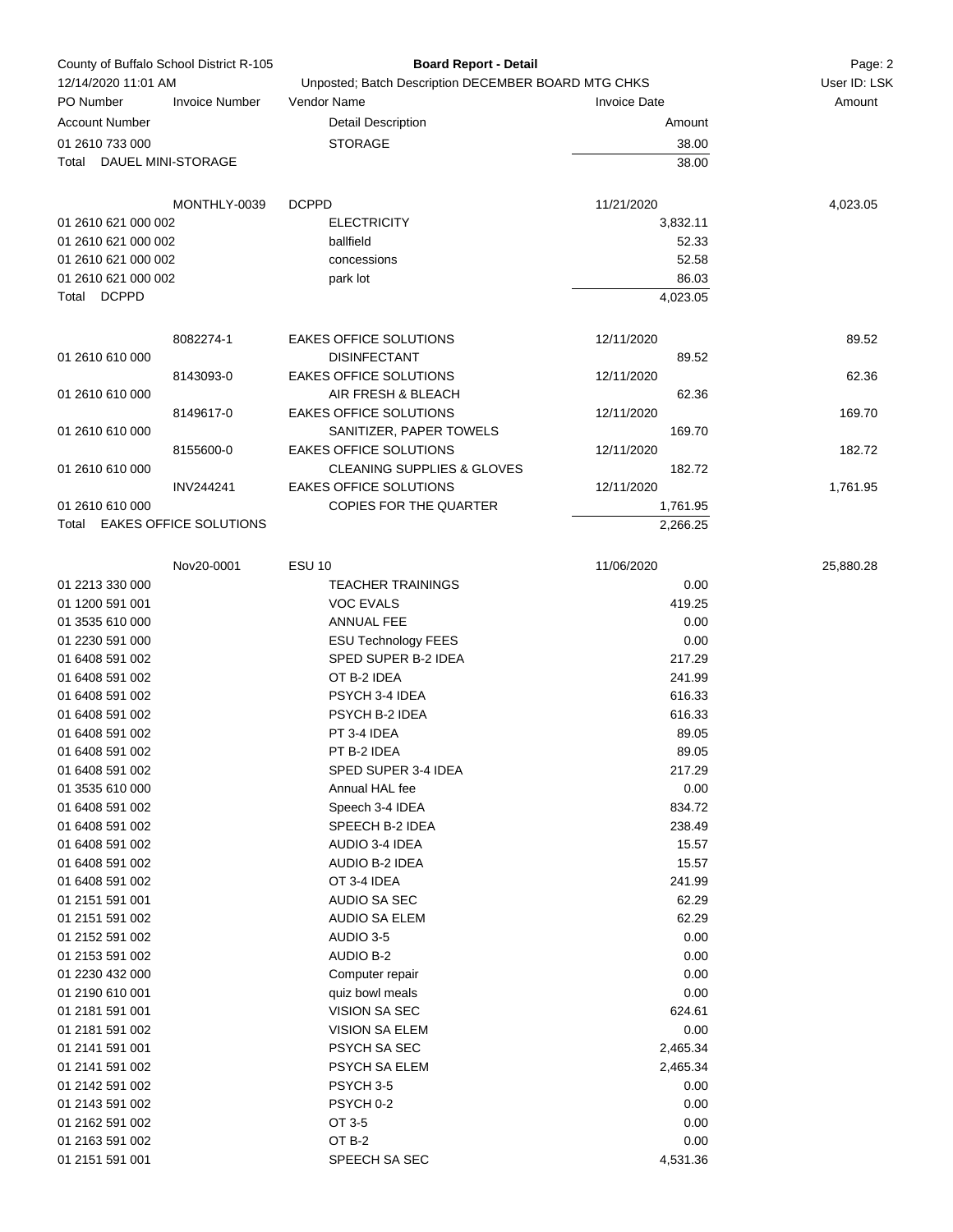|                                  | County of Buffalo School District R-105 | <b>Board Report - Detail</b>                        |                     | Page: 3      |
|----------------------------------|-----------------------------------------|-----------------------------------------------------|---------------------|--------------|
| 12/14/2020 11:01 AM              |                                         | Unposted; Batch Description DECEMBER BOARD MTG CHKS |                     | User ID: LSK |
| PO Number                        | <b>Invoice Number</b>                   | Vendor Name                                         | <b>Invoice Date</b> | Amount       |
| <b>Account Number</b>            |                                         | <b>Detail Description</b>                           | Amount              |              |
| 01 2151 591 002                  |                                         | <b>SPEECH SA ELEM</b>                               | 6,320.05            |              |
| 01 2152 591 002                  |                                         | SPEECH 3-5                                          | 0.00                |              |
| 01 2153 591 002                  |                                         | SPEECH 0-2                                          | 0.00                |              |
| 01 1200 591 001                  |                                         | <b>SPED SUPER SEC</b>                               | 1,005.24            |              |
| 01 1200 591 002                  |                                         | SPED SUPER ELEM                                     | 1,005.24            |              |
| 01 1291 591 002                  |                                         | SPED 3-5                                            | 0.00                |              |
| 01 1292 591 002                  |                                         | SPED B-2                                            | 0.00                |              |
| 01 2161 591 001                  |                                         | OT SA SEC                                           | 967.97              |              |
| 01 2161 591 002                  |                                         | OT SA ELEM                                          | 967.97              |              |
| 01 2151 591 001                  |                                         | DEAF ED SA SEC                                      | 418.62              |              |
| 01 2151 591 002                  |                                         | DEAF ED SA ELEM                                     | 418.62              |              |
| 01 2171 591 001                  |                                         | PT SA SEC                                           | 356.21              |              |
| 01 2171 591 002                  |                                         | PT SA ELEM                                          | 356.21              |              |
| 01 2172 591 002                  |                                         | PT 3-5                                              | 0.00                |              |
| 01 2173 591 002                  |                                         | PT 0-2                                              | 0.00                |              |
| Total ESU 10                     |                                         |                                                     | 25,880.28           |              |
|                                  |                                         |                                                     |                     |              |
|                                  |                                         |                                                     |                     |              |
|                                  | MONTHLY-0039                            | <b>FRONTIER</b>                                     | 11/21/2020          | 303.56       |
| 01 2580 382 000                  |                                         | <b>PHONE</b>                                        | 303.56              |              |
| Total FRONTIER                   |                                         |                                                     | 303.56              |              |
|                                  |                                         |                                                     |                     |              |
|                                  | 69177                                   | HAND MACHINING COMPANY                              | 12/11/2020          | 82.37        |
| 01 1100 610 001 005              |                                         | ARGON FOR SHOP CLASS                                | 82.37               |              |
|                                  | 69209                                   | HAND MACHINING COMPANY                              | 12/11/2020          | 13.04        |
| 01 1100 610 001 005              |                                         | <b>METAL</b>                                        | 13.04               |              |
|                                  | Total HAND MACHINING COMPANY            |                                                     | 95.41               |              |
|                                  |                                         |                                                     |                     |              |
|                                  | MONTHLY-0039                            | <b>HOMETOWN LEASING</b>                             | 11/21/2020          | 534.50       |
| 01 2530 443 000                  |                                         | LEASE                                               | 534.50              |              |
| <b>HOMETOWN LEASING</b><br>Total |                                         |                                                     | 534.50              |              |
|                                  |                                         |                                                     |                     |              |
|                                  | MONTHLY-0039                            | HUNTER CLEANING SERVICE, INC                        | 11/21/2020          | 7,600.00     |
| 01 2610 420 000                  |                                         | <b>CLEANING</b>                                     | 7,600.00            |              |
| Total                            | HUNTER CLEANING SERVICE, INC            |                                                     | 7,600.00            |              |
|                                  |                                         |                                                     |                     |              |
|                                  | 20202803                                | INTEGRATED SECURITY SOLUTIONS                       | 12/11/2020          | 423.00       |
| 01 3300 610 002                  |                                         | <b>FITNESS CTR CARDS</b>                            | 423.00              |              |
|                                  | Total INTEGRATED SECURITY SOLUTIONS     |                                                     | 423.00              |              |
|                                  |                                         |                                                     |                     |              |
| 19-20-0200                       | 362931178                               | J. W. PEPPER & SON INC.                             | 12/11/2020          | 244.99       |
| 01 1100 610 000 003              |                                         | Found/Tonight                                       | 56.25               |              |
| 01 1100 610 000 003              |                                         | Keep your Lamps!                                    | 55.00               |              |
| 01 1100 610 000 003              |                                         | Why We Sing                                         | 62.50               |              |
| 01 1100 610 000 003              |                                         | Shipping                                            | 14.99               |              |
| 01 1100 610 000 003              |                                         | Sisi Ni Moja                                        | 56.25               |              |
| 20-21-0015                       | 363023178B                              | J. W. PEPPER & SON INC.                             | 12/11/2020          | 90.65        |
| 01 1100 610 000 003              |                                         | Shipping                                            | 0.00                |              |
| 01 1100 610 000 003              |                                         | Face Masks for most of the musicians                | 90.65               |              |
| 01 1100 610 000 003              |                                         | <b>Face Masks for Flutes</b>                        | 0.00                |              |
| Total J. W. PEPPER & SON INC.    |                                         |                                                     | 335.64              |              |
|                                  |                                         |                                                     |                     |              |
|                                  |                                         |                                                     |                     |              |
|                                  | 059054                                  | JAYMAR BUISINESS FORMS                              | 12/11/2020          | 60.63        |
| 01 2510 610 000                  |                                         | <b>WINDOW ENVELOPES</b>                             | 60.63               |              |
|                                  | 059075                                  | JAYMAR BUISINESS FORMS                              | 12/11/2020          | 29.25        |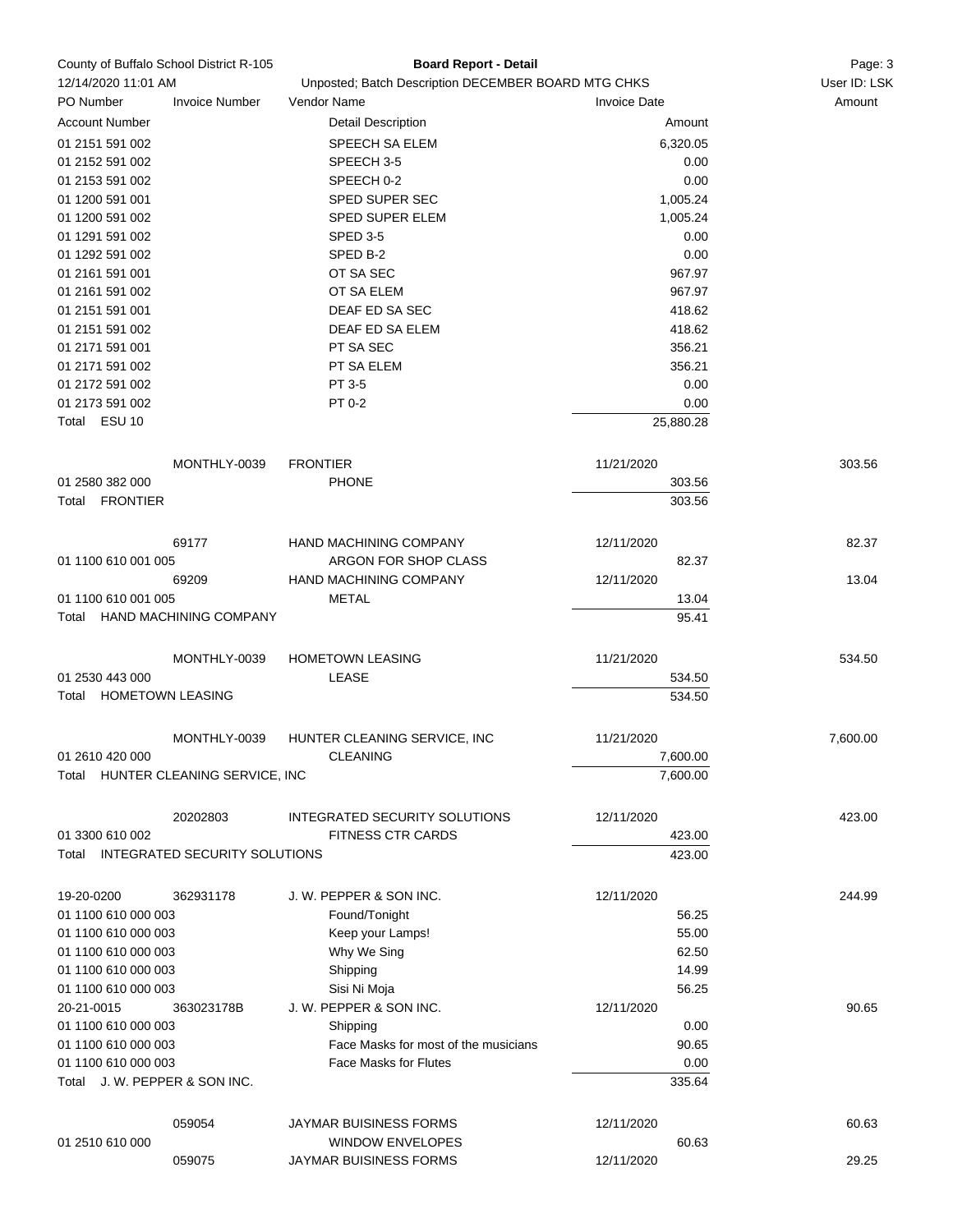| County of Buffalo School District R-105   |                       | <b>Board Report - Detail</b>                        |                     | Page: 4      |
|-------------------------------------------|-----------------------|-----------------------------------------------------|---------------------|--------------|
| 12/14/2020 11:01 AM                       |                       | Unposted; Batch Description DECEMBER BOARD MTG CHKS |                     | User ID: LSK |
| PO Number                                 | <b>Invoice Number</b> | Vendor Name                                         | <b>Invoice Date</b> | Amount       |
| <b>Account Number</b>                     |                       | <b>Detail Description</b>                           | Amount              |              |
| 01 2510 610 000                           |                       | W-2'S                                               | 29.25               |              |
| Total JAYMAR BUISINESS FORMS              |                       |                                                     | 89.88               |              |
|                                           |                       |                                                     |                     |              |
|                                           | 743549                | <b>JOSTENS INC</b>                                  | 12/11/2020          | 244.49       |
| 01 2190 610 001                           |                       | <b>HONORS MEDALS</b>                                | 244.49              |              |
| Total JOSTENS INC                         |                       |                                                     | 244.49              |              |
|                                           |                       |                                                     |                     |              |
|                                           | 20110363              | <b>KBEAR COUNTRY</b>                                | 12/11/2020          | 219.00       |
| 01 2310 540 000<br>KBEAR COUNTRY<br>Total |                       | RADIO ADS, STATE VB                                 | 219.00<br>219.00    |              |
|                                           |                       |                                                     |                     |              |
|                                           | <b>VB 2020</b>        | LOOMIS, CASEY                                       | 12/11/2020          | 317.40       |
|                                           | MILEAGE               |                                                     |                     |              |
| 01 1100 333 001                           |                       | STATE VB MILEAGE FOR AD                             | 317.40              |              |
| Total LOOMIS, CASEY                       |                       |                                                     | 317.40              |              |
|                                           |                       |                                                     |                     |              |
|                                           | 22663582              | <b>MATHESON TRIGAS</b>                              | 12/11/2020          | 19.26        |
| 01 1100 610 001 005                       |                       | <b>WELDER BATTERY</b>                               | 19.26               |              |
| Total MATHESON TRIGAS                     |                       |                                                     | 19.26               |              |
|                                           |                       |                                                     |                     |              |
|                                           | 10283                 | <b>MENARDS</b>                                      | 12/11/2020          | 7.47         |
| 01 2610 610 000                           |                       | <b>SUPPLIES</b>                                     | 7.47                |              |
| <b>MENARDS</b><br>Total                   |                       |                                                     | 7.47                |              |
|                                           |                       |                                                     |                     |              |
|                                           | INV-06799-            | <b>NASB</b>                                         | 12/11/2020          | 100.00       |
|                                           | J1Q6W8                |                                                     |                     |              |
| 01 2310 810 000                           |                       | SK NEW BOARD MEMBER WORKSHOP                        | 100.00              |              |
|                                           | INV-06803-<br>K3G0P6  | <b>NASB</b>                                         | 12/11/2020          | 275.00       |
| 01 2310 810 000                           |                       | MP STATE ED CONF.                                   | 275.00              |              |
| Total NASB                                |                       |                                                     | 375.00              |              |
|                                           |                       |                                                     |                     |              |
|                                           | 33099                 | NICHOLS REPAIR                                      | 12/11/2020          | 93.98        |
| 01 2730 431 000                           |                       | 17 BUS BATTER & INSP                                | 93.98               |              |
|                                           | 33198                 | NICHOLS REPAIR                                      | 12/11/2020          | 82.03        |
| 01 2730 431 000                           |                       | VAN INSP.                                           | 82.03               |              |
|                                           | 33199                 | NICHOLS REPAIR                                      | 12/11/2020          | 82.03        |
| 01 2730 431 000                           |                       | 10 VAN INSP                                         | 82.03               |              |
|                                           | 33200                 | NICHOLS REPAIR                                      | 12/11/2020          | 170.53       |
| 01 2730 431 000                           |                       | 16 VAN INSP. OIL, WASHER FLUID                      | 170.53              |              |
|                                           | 33201                 | NICHOLS REPAIR                                      | 12/11/2020          | 80.94        |
| 01 2730 431 000                           |                       | 05 BUS STATE INSP.                                  | 80.94               |              |
|                                           | 33203                 | NICHOLS REPAIR                                      | 12/11/2020          | 161.25       |
| 01 2730 431 000                           |                       | 08 INSPECTION, WASHER PUMP                          | 161.25              |              |
|                                           | 33204                 | NICHOLS REPAIR                                      | 12/11/2020          | 899.43       |
| 01 2730 431 000                           |                       | BUS 11 BELT, FLUIDS, INSP.                          | 899.43              |              |
|                                           | 33231                 | NICHOLS REPAIR                                      | 12/11/2020          | 188.08       |
| 01 2730 431 000                           |                       | 20 BUS OIL CHG & INSP                               | 188.08              |              |
|                                           | 33260                 | NICHOLS REPAIR                                      | 12/11/2020          | 1,220.52     |
| 01 2730 431 000                           |                       | 08 BUS BRAKES, CALIPER, STATE INSP                  | 1,220.52            |              |
|                                           |                       | <b>ETC</b>                                          |                     |              |
| NICHOLS REPAIR<br>Total                   |                       |                                                     | 2,978.79            |              |
|                                           |                       |                                                     |                     |              |
|                                           | DC11_2020             | PLEASANTON SCHOOL LUNCH                             | 12/11/2020          | 125.50       |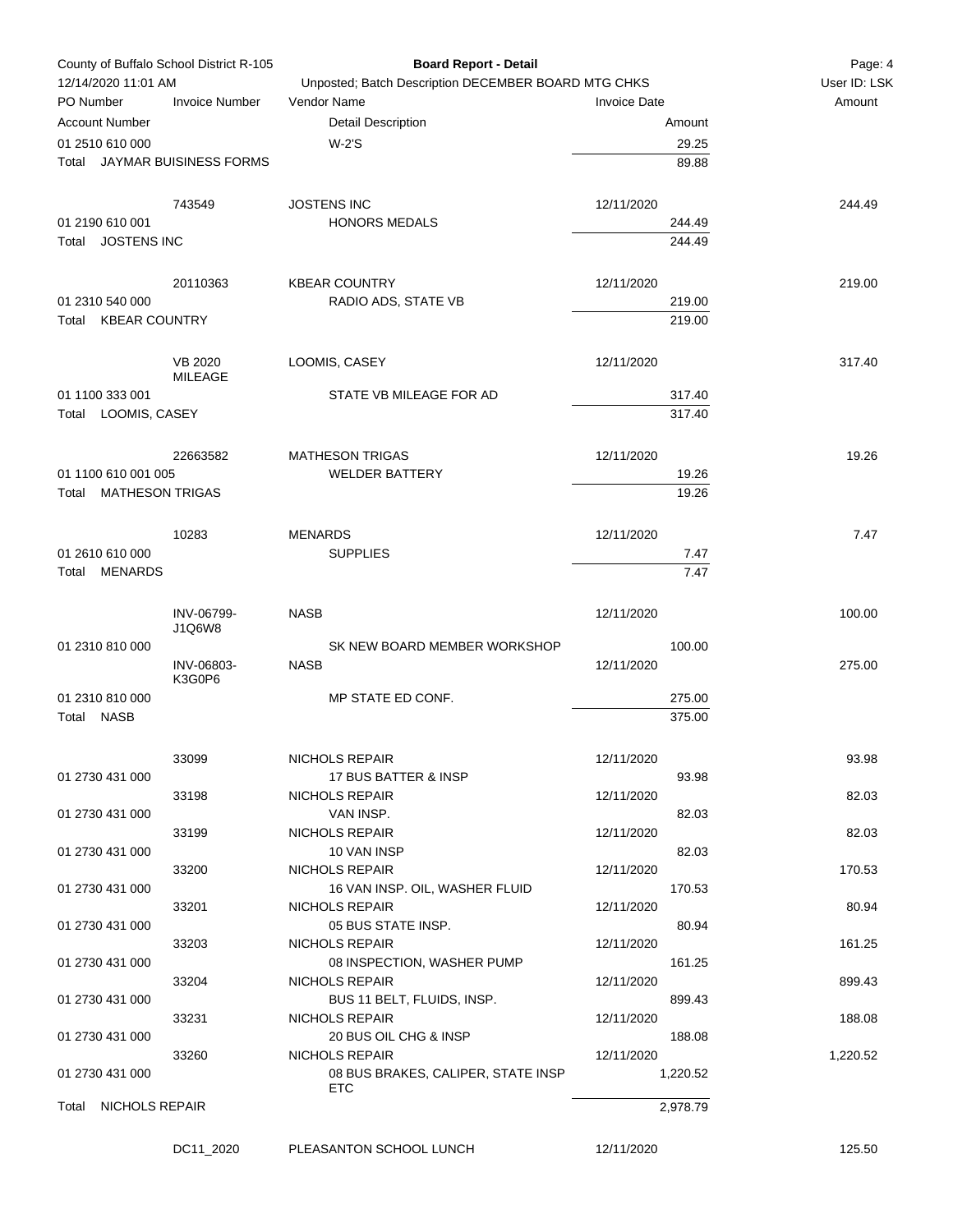| County of Buffalo School District R-105 |                               | <b>Board Report - Detail</b>                        |                     | Page: 5 |              |
|-----------------------------------------|-------------------------------|-----------------------------------------------------|---------------------|---------|--------------|
| 12/14/2020 11:01 AM                     |                               | Unposted; Batch Description DECEMBER BOARD MTG CHKS |                     |         | User ID: LSK |
| PO Number                               | <b>Invoice Number</b>         | Vendor Name                                         | <b>Invoice Date</b> |         | Amount       |
| <b>Account Number</b>                   |                               | <b>Detail Description</b>                           |                     | Amount  |              |
| 01 3300 610 002                         |                               | DAYCARE SNACKS                                      |                     | 125.50  |              |
|                                         | PREK11_20                     | PLEASANTON SCHOOL LUNCH                             | 12/11/2020          |         | 187.00       |
| 01 1190 610 002                         |                               | PRESCHOOL SNACKS NOV. 2020                          |                     | 187.00  |              |
|                                         | Total PLEASANTON SCHOOL LUNCH |                                                     |                     | 312.50  |              |
|                                         |                               |                                                     |                     |         |              |
|                                         |                               |                                                     |                     |         |              |
|                                         | 6867829-0001                  | PLUNKETT'S                                          | 11/05/2020          |         | 65.00        |
| 01 2610 431 000                         |                               | MONTHLY PEST SERVICE                                |                     | 65.00   |              |
| Total PLUNKETT'S                        |                               |                                                     |                     | 65.00   |              |
|                                         |                               |                                                     |                     |         |              |
|                                         | MONTHLY-0039                  | RAVENNA SANITATION                                  | 11/21/2020          |         | 213.50       |
| 01 2610 410 000                         |                               | GARBAGE                                             |                     | 213.50  |              |
| Total RAVENNA SANITATION                |                               |                                                     |                     | 213.50  |              |
|                                         |                               |                                                     |                     |         |              |
|                                         | 1237119                       | <b>RIVER STOP LLC</b>                               | 12/11/2020          |         | 79.08        |
| 01 2710 626 000                         |                               | <b>DIESEL</b>                                       |                     | 79.08   |              |
|                                         | 1239147                       | RIVER STOP LLC                                      | 12/11/2020          |         | 38.68        |
| 01 2710 626 000                         |                               | GAS                                                 |                     | 38.68   |              |
|                                         | 1239817                       | <b>RIVER STOP LLC</b>                               | 12/11/2020          |         | 59.20        |
| 01 2710 626 000                         |                               | <b>DIESEL</b>                                       |                     | 59.20   |              |
|                                         | 1240290                       | RIVER STOP LLC                                      | 12/14/2020          |         | 55.40        |
| 01 2710 626 000                         |                               | <b>DIESEL</b>                                       |                     | 55.40   |              |
|                                         | 1241508                       | RIVER STOP LLC                                      | 12/11/2020          |         | 142.07       |
| 01 2710 626 000                         |                               | <b>DIESEL</b>                                       |                     | 142.07  |              |
|                                         | 1241649                       | RIVER STOP LLC                                      | 12/11/2020          |         | 30.72        |
| 01 2710 626 000                         |                               | GAS                                                 |                     | 30.72   |              |
|                                         | 1242534                       | RIVER STOP LLC                                      | 12/11/2020          |         | 59.23        |
| 01 2710 626 000                         |                               | <b>DIESEL</b>                                       |                     | 59.23   |              |
|                                         | 1243060                       | RIVER STOP LLC                                      | 12/11/2020          |         | 61.14        |
| 01 2710 626 000                         |                               | <b>DIESEL</b>                                       |                     | 61.14   |              |
|                                         | 1243067                       | RIVER STOP LLC                                      | 12/11/2020          |         | 18.19        |
| 01 2730 431 000                         |                               | <b>TREATMENT</b>                                    |                     | 18.19   |              |
|                                         | 1243069                       | <b>RIVER STOP LLC</b>                               | 12/11/2020          |         | 123.46       |
| 01 2710 626 000                         |                               | <b>DIESEL</b>                                       |                     | 123.46  |              |
|                                         | 1244916                       | <b>RIVER STOP LLC</b>                               | 12/11/2020          |         | 27.68        |
| 01 2710 626 000                         |                               | <b>DIESEL</b>                                       |                     | 27.68   |              |
|                                         | 1246203                       | <b>RIVER STOP LLC</b>                               | 12/11/2020          |         | 65.94        |
| 01 2710 626 000                         |                               | <b>DIESEL</b>                                       |                     | 65.94   |              |
|                                         | 1246263                       | RIVER STOP LLC                                      | 12/11/2020          |         | 85.39        |
| 01 2710 626 000                         |                               | <b>DIESEL</b>                                       |                     | 85.39   |              |
|                                         |                               | <b>RIVER STOP LLC</b>                               |                     |         |              |
|                                         | 1246438                       |                                                     | 12/11/2020          |         | 47.18        |
| 01 2710 626 000                         |                               | GAS                                                 |                     | 47.18   |              |
|                                         | 1246633                       | <b>RIVER STOP LLC</b>                               | 12/11/2020          |         | 153.80       |
| 01 2710 626 000                         |                               | <b>DIESEL</b>                                       |                     | 153.80  |              |
|                                         | 1247887                       | <b>RIVER STOP LLC</b>                               | 12/11/2020          |         | 18.19        |
| 01 2730 431 000                         |                               | <b>TREATMENT</b>                                    |                     | 18.19   |              |
|                                         | 1249128                       | <b>RIVER STOP LLC</b>                               | 12/11/2020          |         | 40.78        |
| 01 2710 626 000                         |                               | gas                                                 |                     | 40.78   |              |
|                                         | 1249151                       | RIVER STOP LLC                                      | 12/11/2020          |         | 59.21        |
| 01 2710 626 000                         |                               | diesel                                              |                     | 59.21   |              |
|                                         | 1249154                       | <b>RIVER STOP LLC</b>                               | 12/11/2020          |         | 32.22        |
| 01 2710 626 000                         |                               | gas                                                 |                     | 32.22   |              |
|                                         | 1250335                       | <b>RIVER STOP LLC</b>                               | 12/11/2020          |         | 18.19        |
| 01 2730 431 000                         |                               | treatment                                           |                     | 18.19   |              |
|                                         | 8736                          | <b>RIVER STOP LLC</b>                               | 12/11/2020          |         | 74.48        |
| 01 2710 626 000                         |                               | <b>DIESEL</b>                                       |                     | 74.48   |              |
|                                         |                               |                                                     |                     |         |              |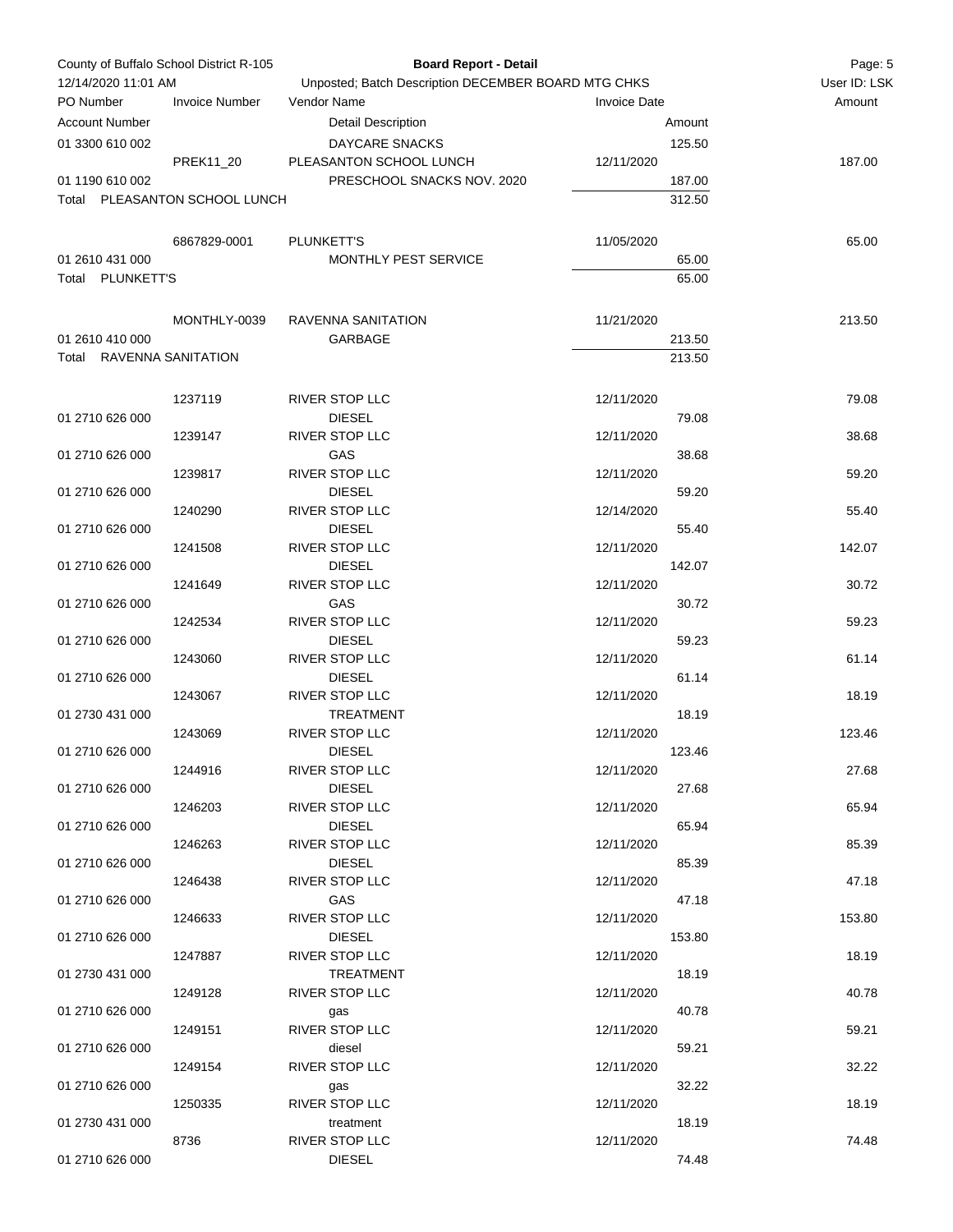| County of Buffalo School District R-105<br>12/14/2020 11:01 AM |                         | <b>Board Report - Detail</b><br>Unposted; Batch Description DECEMBER BOARD MTG CHKS |                     | Page: 6<br>User ID: LSK |
|----------------------------------------------------------------|-------------------------|-------------------------------------------------------------------------------------|---------------------|-------------------------|
| PO Number                                                      | <b>Invoice Number</b>   | Vendor Name                                                                         | <b>Invoice Date</b> | Amount                  |
| <b>Account Number</b>                                          |                         | <b>Detail Description</b>                                                           | Amount              |                         |
|                                                                | 8743                    | RIVER STOP LLC                                                                      | 12/11/2020          | 75.06                   |
| 01 2710 626 000                                                |                         | <b>DIESEL</b>                                                                       | 75.06               |                         |
|                                                                | 8754                    | RIVER STOP LLC                                                                      | 12/11/2020          | 89.79                   |
| 01 2710 626 000                                                |                         | <b>DIESEL</b>                                                                       | 89.79               |                         |
|                                                                | 8780                    | RIVER STOP LLC                                                                      | 12/11/2020          | 79.65                   |
| 01 2710 626 000                                                |                         | <b>DIESEL</b>                                                                       | 79.65               |                         |
|                                                                | 8806                    | RIVER STOP LLC                                                                      | 12/11/2020          | 94.20                   |
| 01 2710 626 000                                                |                         | <b>DIESEL</b>                                                                       | 94.20               |                         |
|                                                                | 8814                    | RIVER STOP LLC                                                                      | 12/11/2020          | 81.61                   |
| 01 2710 626 000                                                |                         | <b>DIESEL</b>                                                                       | 81.61               |                         |
|                                                                | 8819                    | RIVER STOP LLC                                                                      | 12/11/2020          | 77.63                   |
| 01 2710 626 000                                                |                         | diesel                                                                              | 77.63               |                         |
|                                                                | 8833                    | RIVER STOP LLC                                                                      | 12/11/2020          | 93.28                   |
| 01 2730 431 000                                                |                         | diesel                                                                              | 93.28               |                         |
| Total RIVER STOP LLC                                           |                         |                                                                                     | 1,881.45            |                         |
|                                                                |                         |                                                                                     |                     |                         |
| 20-21-0031                                                     | psl1523931              | <b>ROSEN PUBLISHING</b>                                                             | 12/11/2020          | 250.00                  |
| 01 2220 643 000                                                |                         | Teen Health and Wellness Subscription                                               | 250.00              |                         |
| Total ROSEN PUBLISHING                                         |                         |                                                                                     | 250.00              |                         |
|                                                                |                         |                                                                                     |                     |                         |
|                                                                | Nov2020                 | SHERMAN COUNTY CLERK                                                                | 12/14/2020          | 100.00                  |
| 01 2310 310 000                                                |                         | SCHOOL BOARD ELECTION FEES                                                          | 100.00              |                         |
| Total SHERMAN COUNTY CLERK                                     |                         |                                                                                     | 100.00              |                         |
|                                                                |                         |                                                                                     |                     |                         |
| 19-20-0155                                                     | 0085125                 | <b>STERLING COMPUTERS</b>                                                           | 12/11/2020          | 9,749.60                |
| 01 6992 610 001                                                |                         | <b>HP Chromebooks</b>                                                               | 8,749.60            |                         |
| 01 6992 610 001<br>Total STERLING COMPUTERS                    |                         | Chrome Management                                                                   | 1,000.00            |                         |
|                                                                |                         |                                                                                     | 9,749.60            |                         |
|                                                                |                         |                                                                                     |                     | 59.85                   |
|                                                                | 245212-0001             | TIME MANAGEMENT SYSTEMS                                                             | 11/10/2020          |                         |
| 01 2510 643 000                                                | TIME MANAGEMENT SYSTEMS | MONTHLY FEE                                                                         | 59.85               |                         |
| Total                                                          |                         |                                                                                     | 59.85               |                         |
|                                                                | MILEAGE 11 20           | TRAMPE, ANDREA                                                                      | 12/11/2020          | 514.05                  |
| 01 1100 333 001                                                |                         | CHEER SPONSOR MILEAGE TO STATE                                                      | 514.05              |                         |
|                                                                |                         | <b>VB</b>                                                                           |                     |                         |
| TRAMPE, ANDREA<br>Total                                        |                         |                                                                                     | 514.05              |                         |
|                                                                |                         |                                                                                     |                     |                         |
|                                                                | 167839                  | <b>TROTTER SERVICE</b>                                                              | 12/11/2020          | 51.46                   |
| 01 2710 626 000                                                |                         | <b>DIESEL</b>                                                                       | 51.46               |                         |
|                                                                | 167841                  | <b>TROTTER SERVICE</b>                                                              | 12/11/2020          | 81.59                   |
| 01 2710 626 000                                                |                         | <b>DIESEL</b>                                                                       | 81.59               |                         |
|                                                                | 167875                  | <b>TROTTER SERVICE</b>                                                              | 12/11/2020          | 85.00                   |
| 01 2710 626 000                                                |                         | <b>DIESEL</b>                                                                       | 85.00               |                         |
|                                                                | 167925                  | <b>TROTTER SERVICE</b>                                                              | 12/11/2020          | (108.57)                |
| 01 2710 626 000                                                |                         | <b>TAX CREDITS</b>                                                                  | (108.57)            |                         |
|                                                                | 167957                  | <b>TROTTER SERVICE</b>                                                              | 12/11/2020          | 70.37                   |
| 01 2710 626 000                                                |                         | <b>DIESEL</b>                                                                       | 70.37               |                         |
|                                                                | 167958                  | <b>TROTTER SERVICE</b>                                                              | 12/11/2020          | 59.80                   |
| 01 2710 626 000                                                |                         | GAS                                                                                 | 59.80               |                         |
|                                                                | 167980                  | <b>TROTTER SERVICE</b>                                                              | 12/11/2020          | 20.15                   |
| 01 2650 626 000                                                |                         | DIESEL-BOBCAT                                                                       | 20.15               |                         |
|                                                                | 168020                  | <b>TROTTER SERVICE</b>                                                              | 12/11/2020          | 101.15                  |
| 01 2710 626 000                                                |                         | <b>DIESEL</b>                                                                       | 101.15              |                         |